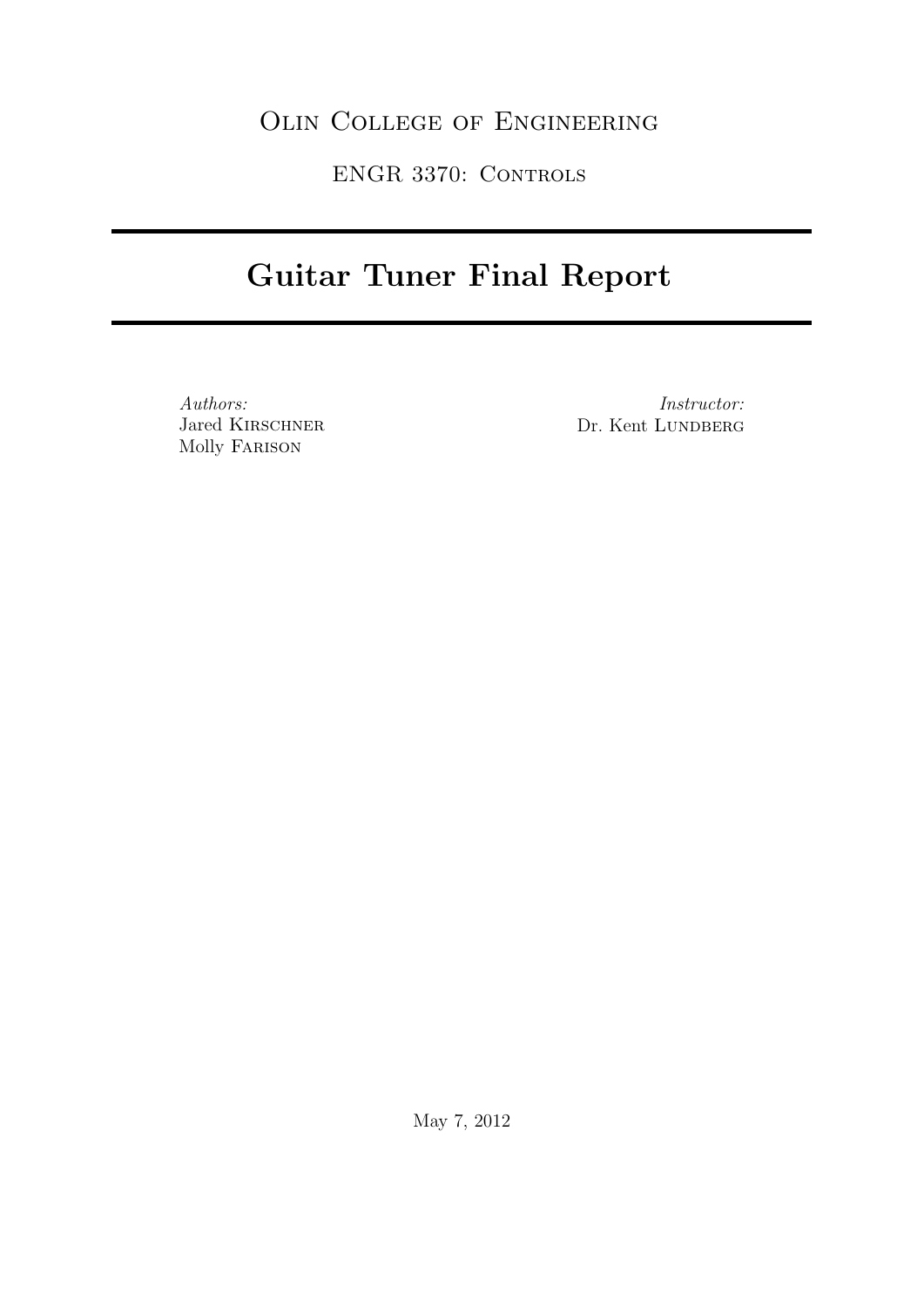# Introduction

In this project, we seek to build an automatic handheld guitar tuner so that amateur musicians can tune their instruments precisely and quickly. The tuner should sense the frequency of the current note and turn the tuning knob to tune each string with a single strum. We intend our first prototype to be a proof-of-concept model that tunes a single guitar note—the B string at 246.9 Hz.

Phase-locked loops (PLLs), widely used in radio and telecommunications applications, minimize phase error between two signals in order to lock the frequency of a voltage-controlled oscillator to a reference frequency. We implement our control system as a phase-locked loop with the guitar analogous to a voltage-controlled oscillator. This approach is used in order to create a fast analog control system, since a digital system based on acquiring the fundamental frequency through a digital FFT would not be fast enough to meet system requirements.

# 1 Design Requirements

The proof-of-concept prototype that tunes a specific guitar note with a single strum has design requirements in both usability and control. The mechanical, electrical, and compensator design must meet these requirements in order to be considered successful.

- 1. Settling time less than 5 seconds so that guitar can be tuned with a single strum
- 2. Zero steady-state error so that the note is precisely tuned
- 3. Ability to lock from 12.5 Hz of error, or a 90 degree turn of the tuning knob for our particular guitar
- 4. User can hold the tuner stationary on the tuning knob while strumming the guitar
- 5. Motor attached to coupling can turn the tuning knob given a constant input voltage

# 2 System Description and Model

A phase locked loop has three major components:

- 1. A phase detector which outputs a voltage proportional to a phase error
- 2. A loop filter which provides any necessary compensation
- 3. A voltage-controlled oscillator (VCO) which adjusts frequency from a zero-point with applied voltage

We chose to use an analog multiplier as the phase detector because the system signals are analog sinusoids. Given two input waveforms with angular frequencies  $\omega_1$  and  $\omega_2$  with amplitudes  $A_1$  and  $A_2$  respectively, the output of the analog multiplier is:

$$
V_e = A_1 \cos(\omega_1 t) \times A_2 \cos(\omega_2 t + \phi) = \frac{A_1 A_2}{2} (\cos(|\omega_1 - \omega_2| + \phi) + \cos((\omega_1 + \omega_2) + \phi))
$$

where  $\phi$  is the phase difference. After filtering out the high-frequency component, the equation becomes: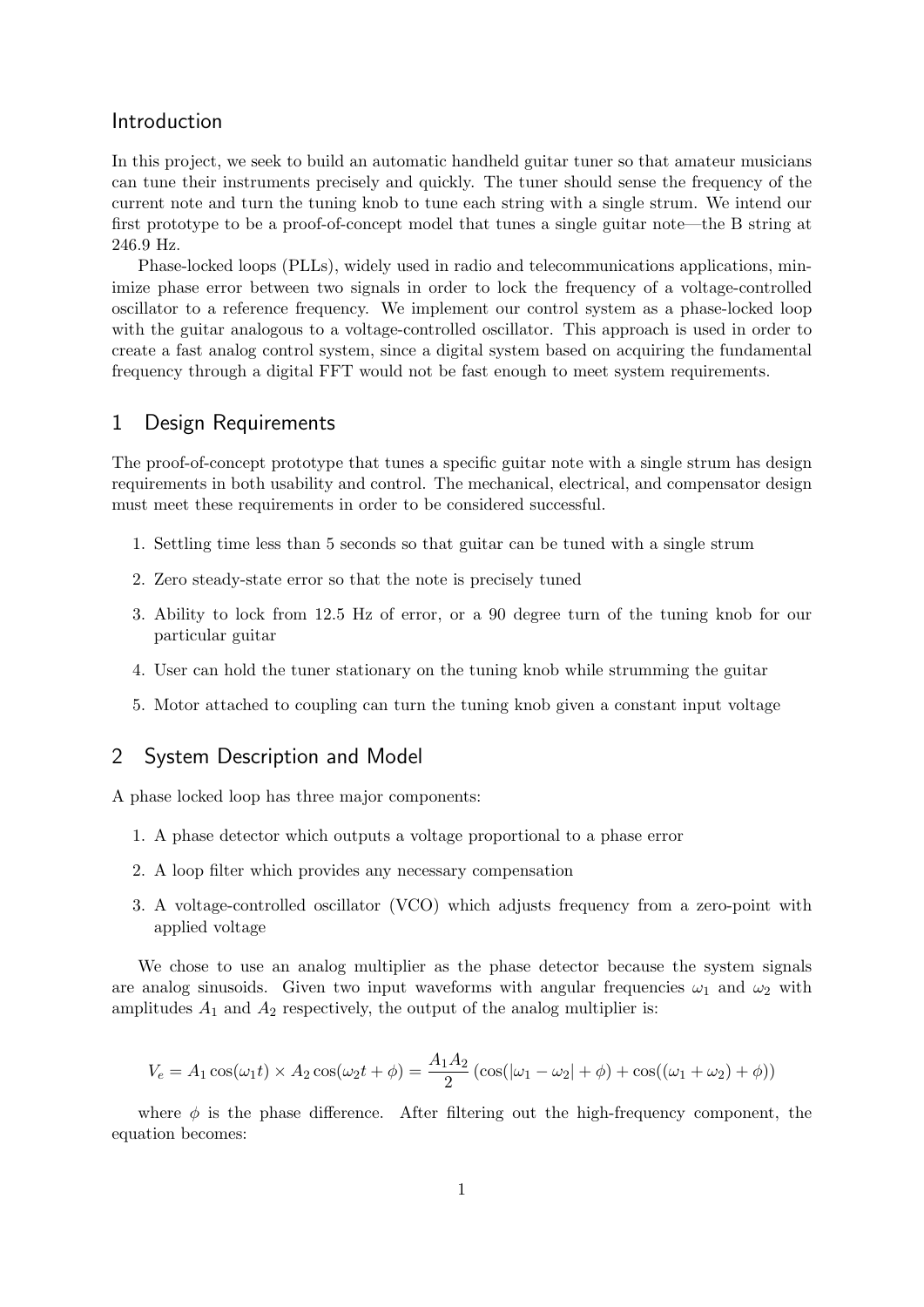$$
V_e = \frac{A_1 A_2}{2} \cos(|\omega_1 - \omega_2| + \phi)
$$
 (1)

If  $\omega_1 = \omega_2$ , we can see that the error is proportional to the product of the input sinusoid amplitudes  $A_1A_2$ . In order for the control system to have a constant gain for a given error, the inputs  $A_1$  and  $A_2$  must be constant. The reference signal will have a constant amplitude, but the output of the guitar will not—it will decrease with time. We address this concern with an automatic gain control circuit, discussed in Section 4.

The guitar and tuning mechanism are analogous to the voltage-controlled oscillator. A guitar note is tuned by turning the associated tuning knob which determines the tension in the string. A DC brushed motor with a proper attachment on the shaft can be used to turn the tuning knob on the guitar in response to an input voltage. Together, the motor and the guitar constitute a VCO. To obtain a full model of the plant (VCO), we model the motor and the guitar separately.

First we consider the characteristics of the DC brushed motor. If we assume that the electrical time constant is significantly faster than the mechanical time constant and that there is zero damping, the motor can be modeled as:

$$
\frac{\Theta_m}{V_m}(s) = \frac{1/k_t}{s(\tau s + 1)}\tag{2}
$$

where  $\tau$  is the mechanical time constant,  $k_t$  is the motor transduction constant,  $\theta_m = \theta_k$ is the angle of the motor shaft coupled to the angle of the tuning knob, and  $V_m$  is the voltage applied to the motor. The components of the mechanical time constant are discussed further in Section 5. The effect of damping is not considered in our model due to the difficulties given available resources for characterizing that aspect of the motor.

Before performing an analysis on the guitar, we choose an appropriate reference. We treat the guitar string as a linear spring with a tension controlled by the angle of the tuning knob  $\theta_k$ passed through a gear system. The incremental change in frequency  $f<sub>g</sub>$  is proportional to the square root of an incremental change in tension:

$$
\Delta f_g = A \sqrt{(\Delta \theta_k)}
$$

where  $A$  is a lumped constant of proportionality relating a change in tuning knob angle to a change in the fundamental frequency of the associated string. We linearize this model about our desired set point of 246.9 Hz to obtain an incremental, linear transfer function:

$$
\frac{F_g}{\Theta_k}(s) = A
$$

As the PLL will use the phase of the guitar output as the output signal, we obtain:

$$
\frac{\Phi_g}{\Theta_k}(s) = \frac{A}{s} \tag{3}
$$

If we linearize the phase detector as a multiplicative gain  $k_{pd}$ , the full uncompensated loop transfer function is:

$$
\frac{\Phi_g}{V_m}(s) = k_{pd} \frac{1/k_t}{s(\tau s + 1)} \frac{A}{s}
$$
\n<sup>(4)</sup>

A basic version of the full system model is shown in the following Simulink diagram: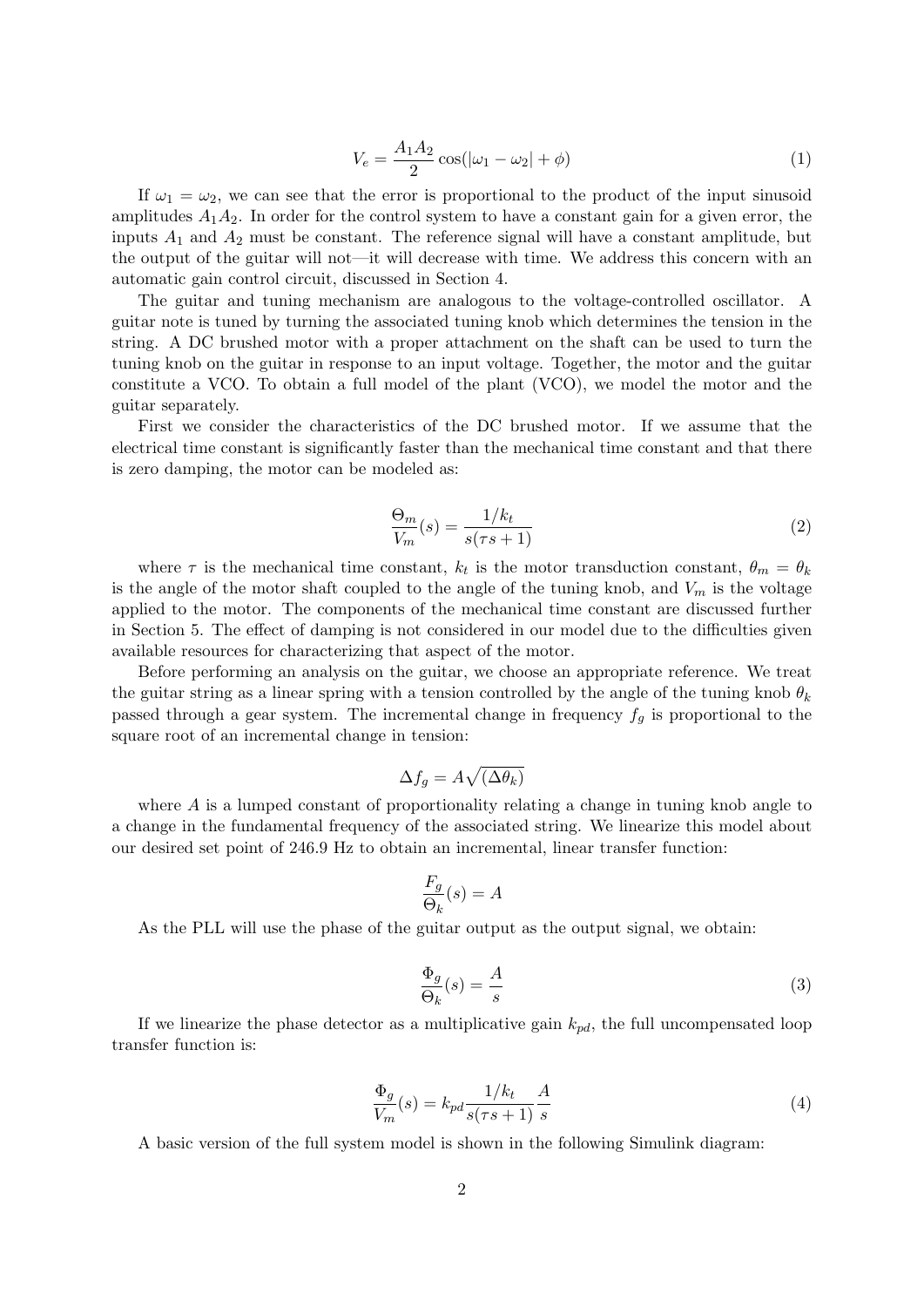

Figure 1: Full system model implemented as a phase-locked loop.

# 3 Hardware Design

#### 3.1 Mechanical Design

The mechanical system consists of:

- 1. A DC brushed motor
- 2. A small coupling that attaches to the motor shaft with a set screw on each side and interfaces with the guitar tuning knob
- 3. A box that stabilizes the motor, contains the electronics, and provides a way to hold the tuner easily.

Given that only small changes in angle are necessary to tune a guitar string and that turning the tuning knob requires a fair amount of torque, we selected a small motor with a gear ratio of 150:1 that is designed for high torque, low angular velocity applications. The coupling has been fully designed, tested, and machined. When affixed to the motor shaft, the motor could easily and reliably turn the guitar tuning knobs via the coupling. This system is shown in Figure 2. A plastic electronics box was selected to contain the motor and electronics, and attempts at using a metal box to reduce 60 Hz noise (discussed in Section 3.2) proved unsuccessful.

### 3.2 Sensor

The sensor we are using is a piezoelectric acoustic guitar pickup—the Dean Markley Artist Transducer—which transduces the mechanical vibration of the guitar into an electrical signal. The sensor was clipped into a  $\frac{1}{4}$  inch jack. Leads were then soldered to the jack in order to provide a robust, low-noise interface between the sensor and the circuitry. This sensor produces a signal with an initial peak-to-peak amplitude of approximately 50 mV in response to strums. The result of the transduced signal passing through 10x amplification and a first-order bandpass filter with cut-offs of 222 Hz and 272 Hz can be seen in Figure 3. As shown in the image, the note's harmonics are not fully attenuated even with a small-range bandpass filter. To investigate the harmonic spectrum, we recorded the sound made when strumming the B note of the guitar with a computer microphone and then performed an FFT. This analysis revealed that the third harmonic is particularly strong for this string and our strumming style. At certain tuning angles, the third harmonic was nearly as strong or stronger than the fundamental frequency. In addition to the unwanted harmonics, the signal contained approximately 5 mV of 60 Hz noise. Filter requirements and constraints are discussed in more depth in Section 6.2.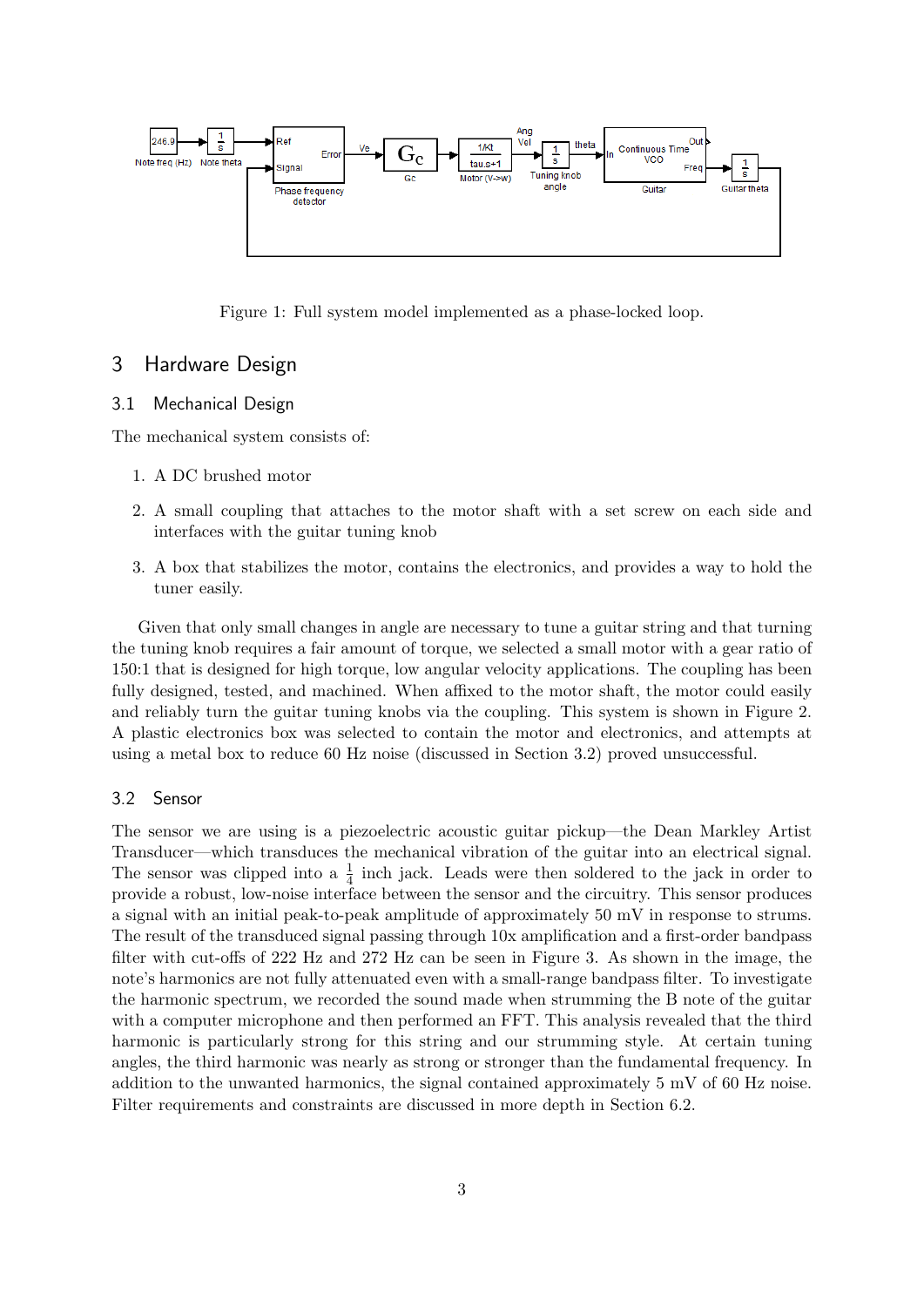

Figure 2: The motor shaft is attached by set screws to a coupling, which turns the guitar tuning knob.



Figure 3: Filtered sensor data

# 4 Automatic Gain Control

Because the signal from the sensor fades as the sound from strumming the guitar fades, we used an automatic gain control (AGC) circuit to keep the sensor signal at an amplitude that is usable for phase detection in a phase-locked loop. We based our implementation on the circuit diagram shown in Figure 4.

This AGC circuit works as expected for an input signal from a function generator, as shown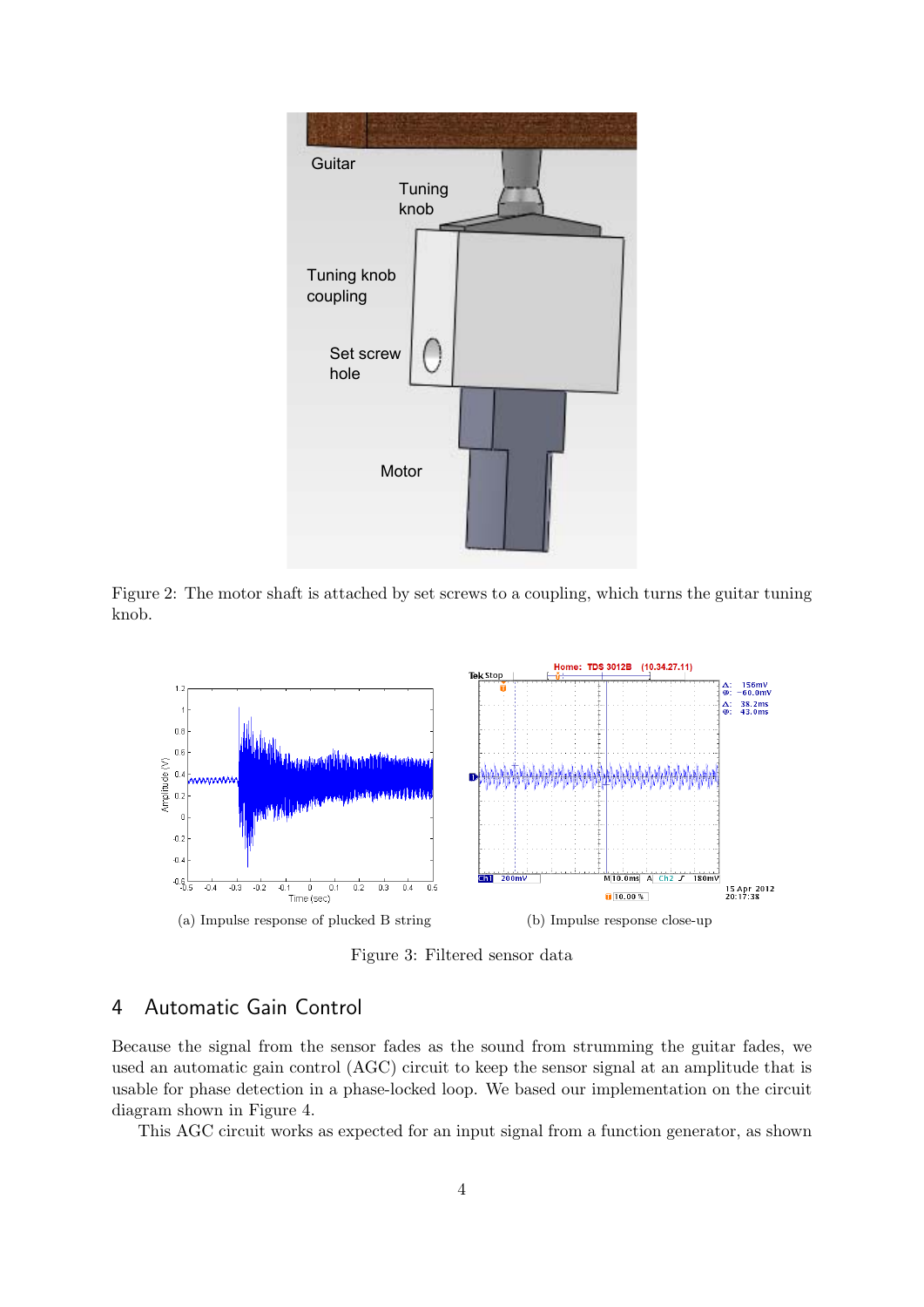

Figure 4: Basis for our automatic gain control circuit. Courtesy of George, Joseph P. Effective AGC amplifier can be built at a nominal cost. Electronic Design. August 3, 1998. Accessed at http://www.bobblick.com/AGC\_2IFD.pdf on April 17, 2012.

in Figure 5. Channel 1 (dark blue) is the input function and channel 2 (cyan) is the output of the AGC circuit. Both graphs show the same output amplitude even though the first function input has a peak-to-peak amplitude of 100 mV and the second has an amplitude of 700 mV. We integrated the AGC with the output of the sensor to give it a constant amplitude for several seconds after each strum.



Figure 5: Demonstration of automatic gain control for two different input signal amplitudes. Input shown in dark blue; AGC output shown in cyan.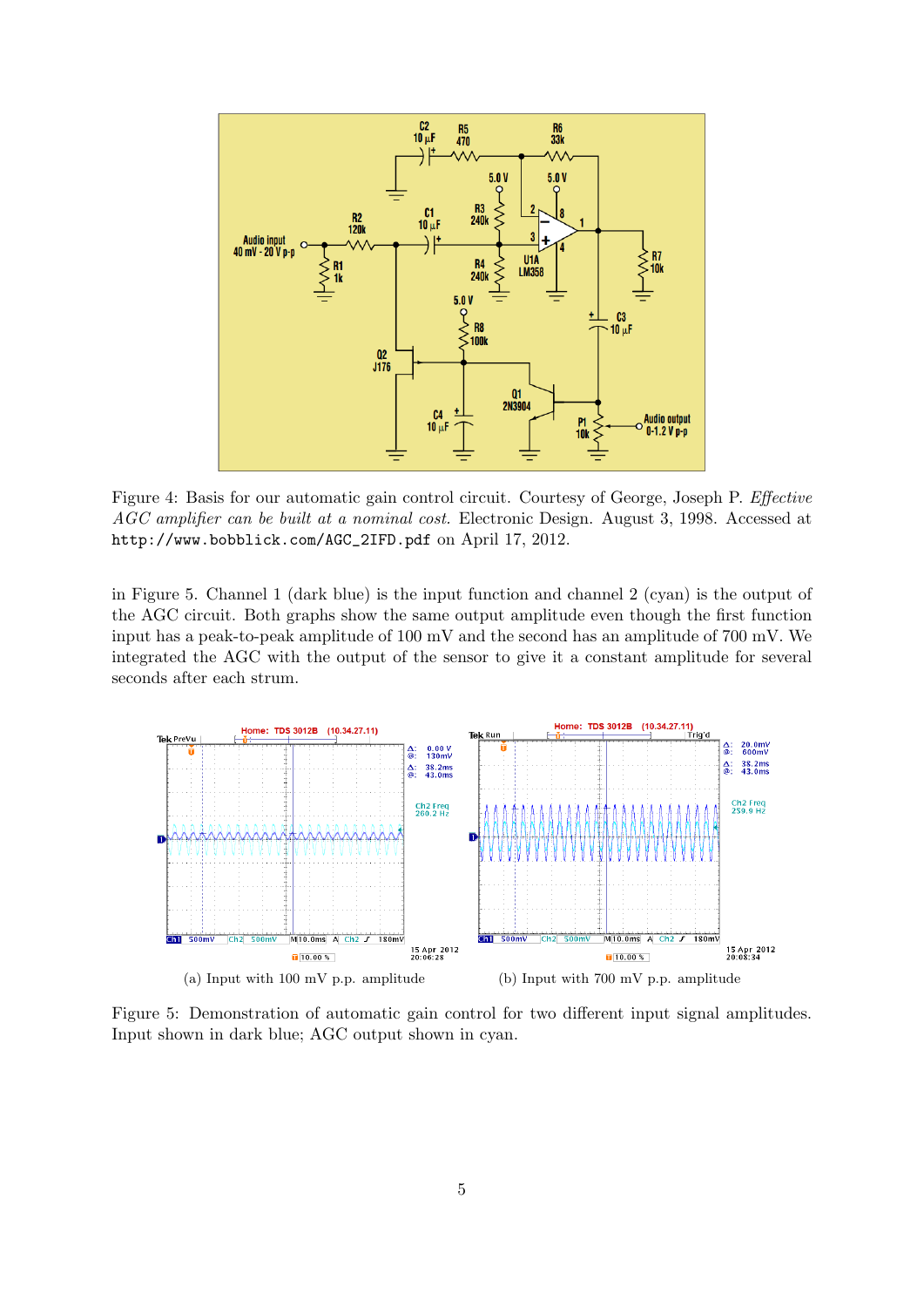# 5 System Characterization

#### 5.1 Guitar as a VCO

We modeled the guitar as a VCO with a transfer function of  $\frac{A}{s}$ . A describes the sensitivity of the note frequency to changes in the tuning knob angle. We found that  $A = \frac{25}{\pi} Hz/r$  adian by measuring the frequency of the B string at various angles of the tuning knob and taking the mean of our measurements around the desired frequency of 246.9 Hz. These measurements were accomplished by recording the sound with a computer microphone and performing an FFT on the collected data.

#### 5.2 Motor characterization

To parameterize the motor model shown in Equation 2, we must determine values for  $K_t$ ,  $R_m$ ,  $\tau$ , and  $J_m$ . The value of  $K_t$  was determined to be  $4.7 \times 10^{-2}$  Nm/A using the stall torque and stall current found on the motor's datasheet.  $R_m$  was determined to be 8.696  $\Omega$  by driving the motor with a slow square wave of voltage, then dividing  $\Delta v$  by  $\Delta i$ . The value of  $\tau$  was determined to be  $2.5 \times 10^{-2}$  s by measuring the settling time and using  $t_{s_2\%} = 3.9\tau$ . The value of  $J_m$  was determined to be  $6.5 \times 10^{-6}$  Nms<sup>2</sup>/rad from the mechanical time constant relationship  $\tau = \frac{K_e K_t}{L_e R_e}$  $\frac{K_e K_t}{J_m R_m}$ . Note that  $K_e$  should be equal to  $K_t$ .

The motor also has a dead-zone nonlinearity that can be included in the model. The voltage applied to the motor in a given direction must be greater than approximately  $\pm 1$  V to cause motion.

The fully parameterized motor model is:

$$
\frac{\Theta_m}{V_m}(s) = \frac{21.28}{s(0.02564s + 1)}
$$
\n(5)

#### 5.3 Additional considerations

The levels of 60 Hz noise and the 3rd harmonic of the vibrating string are particularly strong in the sensor output. These sources of noise must be accounted for in simulation. The AGC also contributes a phase shift between 30 and 40 degrees at the frequencies of interest in the system, greatly limiting the options for effective compensation.

#### 5.4 Fully characterized system

The fully characterized system is shown in Figure 6. Substituting the system characteristics into Equation 4, we obtain:

$$
\frac{\Phi_g}{V_m}(s) = \frac{169.3}{s^2(0.02564s + 1)}.\tag{6}
$$

## 6 Compensation

#### 6.1 Error signal phase margin

After many hours of exploration of the system behavior in simulation, we discovered a new stability requirement specific to phase-locked loops using an analog multiplier as the phase detector. In addition to the phase margin at crossover, the stability of a phase locked loop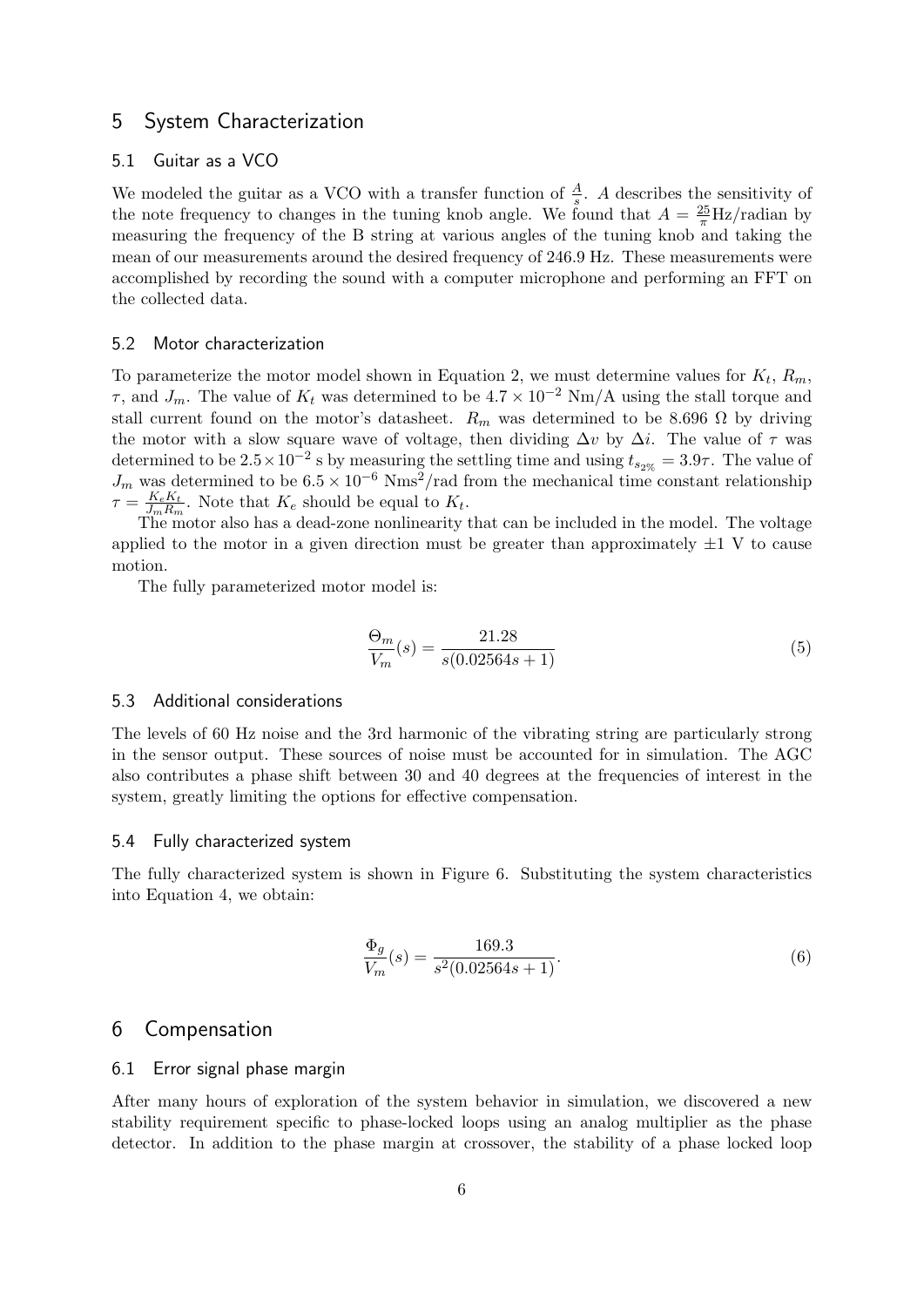

Figure 6: This Bode plot shows the loop transfer function of our uncompensated system as parameterized by the methods described in Section 5.

using an analog multiplier as the phase detector also depends on the phase margin at the frequency of the low-frequency error sinusoid.

Our intuition suggests that if the sinusoidal error signal is at least 180 degrees out of phase with the reference (input) signal, the motor will be driven in the opposite direction that it needs to be driven to obtain lock. Though this explanation is consistent with observation, it is not entirely convincing without a rigorous proof. Though we have not been able to work out a mathematical proof of this stability requirement, we present our case through simulation below in the following steps:

- 1. Construct the simplest PLL which can demonstrate the effect described
- 2. Add a low-pass filter to the output of the analog multiplier phase detector. Demonstrate that the behavior of the system remains essentially unaffected for initial error signal frequencies far from the phase crossover frequency
- 3. Demonstrate that as the initial error signal frequency approaches the phase crossover frequency, the stability of the system degrades. As the initial error frequency passes the phase crossover frequency, the system should become unstable
- 4. Add a lead compensator at the phase crossover frequency. Demonstrate that the system is now stable where it was not previously

The simplest possible PLL which can demonstrate this effect is a first-order PLL, with a slight modification. Let us assume a phase-locked loop with a loop gain of 25, a VCO of the form  $\frac{1}{s}$  and a quiescent frequency of 1000 rad/s, and a phase detector with output normalized so that the amplitude of each of its two frequency components is 1. Also assume a low-pass loop filter which significantly attenuates the high frequency component of the error signal but does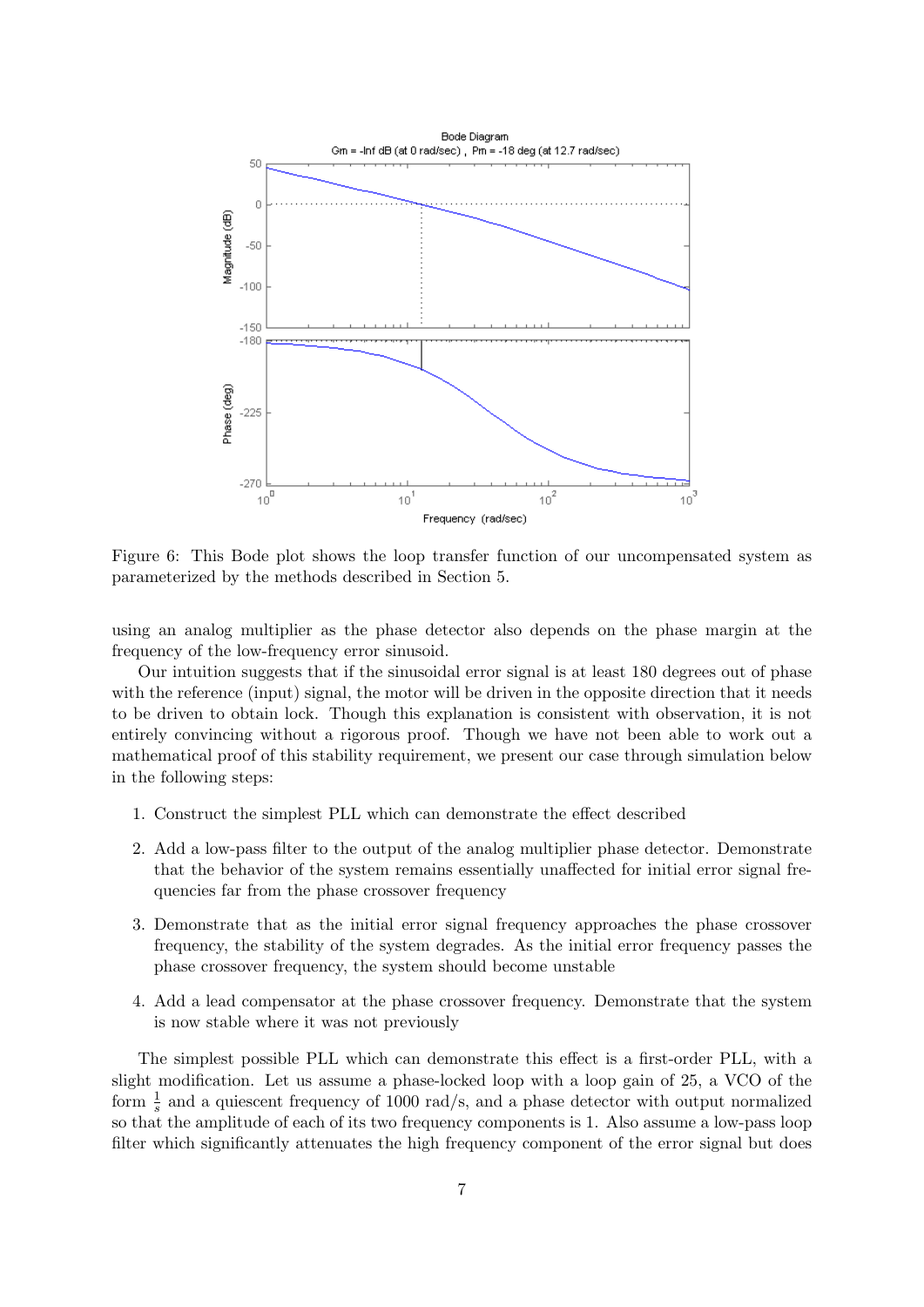not affect the phase margin at crossover. This system has a crossover frequency of 25 rad/s and a phase margin of 90°. Unfortunately, its lock range is limited to  $\pm 25$  rad/s by its low frequency gain of 25, as shown in Figure 7. Because of this, the maximum frequency deviation our system can lock to is 25 rad/s, constraining the low-frequency component of the error signal below crossover. To demonstrate our effect, we must have the ability to lock onto frequencies with higher deviations than the crossover frequency of 25 rad/s. We increase the lock range of the system by adding a lag compensator with  $\alpha = 100$  and  $\tau = 10/25$  s. The final first-order PLL system diagram and loop transfer function are shown in Figure 8. The lock range has been significantly increased, as demonstrated by the step responses to 900 rad/s and 875 rad/s inputs in Figure 9.



Figure 7: The lock range of the first-order PLL with a loop gain of 25 is limited to a 25 rad/s deviation from the quiescent frequency of 1000 rad/s. The system does not lock for an input of 974.5 rad/s (7a), but does for an input of 975.5 rad/s (7b). Note that this simulated system has a 4th-order low-pass Butterworth filter at 500 rad/s to get rid of the high frequency error signal noise. The cutoff frequency is high enough to leave the system unaffected at crossover.

Now that we have demonstrated that the system can achieve lock to an input which produces an initial low-frequency error signal of 100 rad/s (and 125 rad/s), we will demonstrate the effect by forcing the phase crossover frequency of the system to be 100 rad/s. If our hypothesis is correct, the system should no longer be able to achieve lock to an input of 900 rad/s or less; in fact, the frequency of the system should move away from the set point over time. By making the loop filter a second-order, low-pass Butterworth filter with a cutoff frequency of 100 rad/s, we can add  $90^{\circ}$  of phase margin to our first-order system at 100 rad/s. This causes the phase crossover frequency to be 100 rad/s, as shown in Figure 10.

Figure 11 shows the step response of the system as the initial step increases past a deviation of 100 rad/s. It is clear that the system exhibits the behavior hypothesized as the initial low-frequency component of the error signal surpasses the phase crossover frequency.

Lastly, if the hypothesis is correct, we should be able to use lead compensation to increase the phase margin at the uncompensated phase crossover frequency. If we select a lead compensator with  $\alpha = 5$  centered at 100 rad/s, we obtain the compensated transfer function shown in Figure 12. This system has a phase crossover frequency of 168 rad/s, so we would expect the compensated system to be stable for input frequencies between 832 and 1068 rad/s. Figure 13 shows the step response of the system as the initial step responses increase past a deviation of 168 rad/s. We can see that while it is now stable past 100 rad/s, it is unstable past a deviation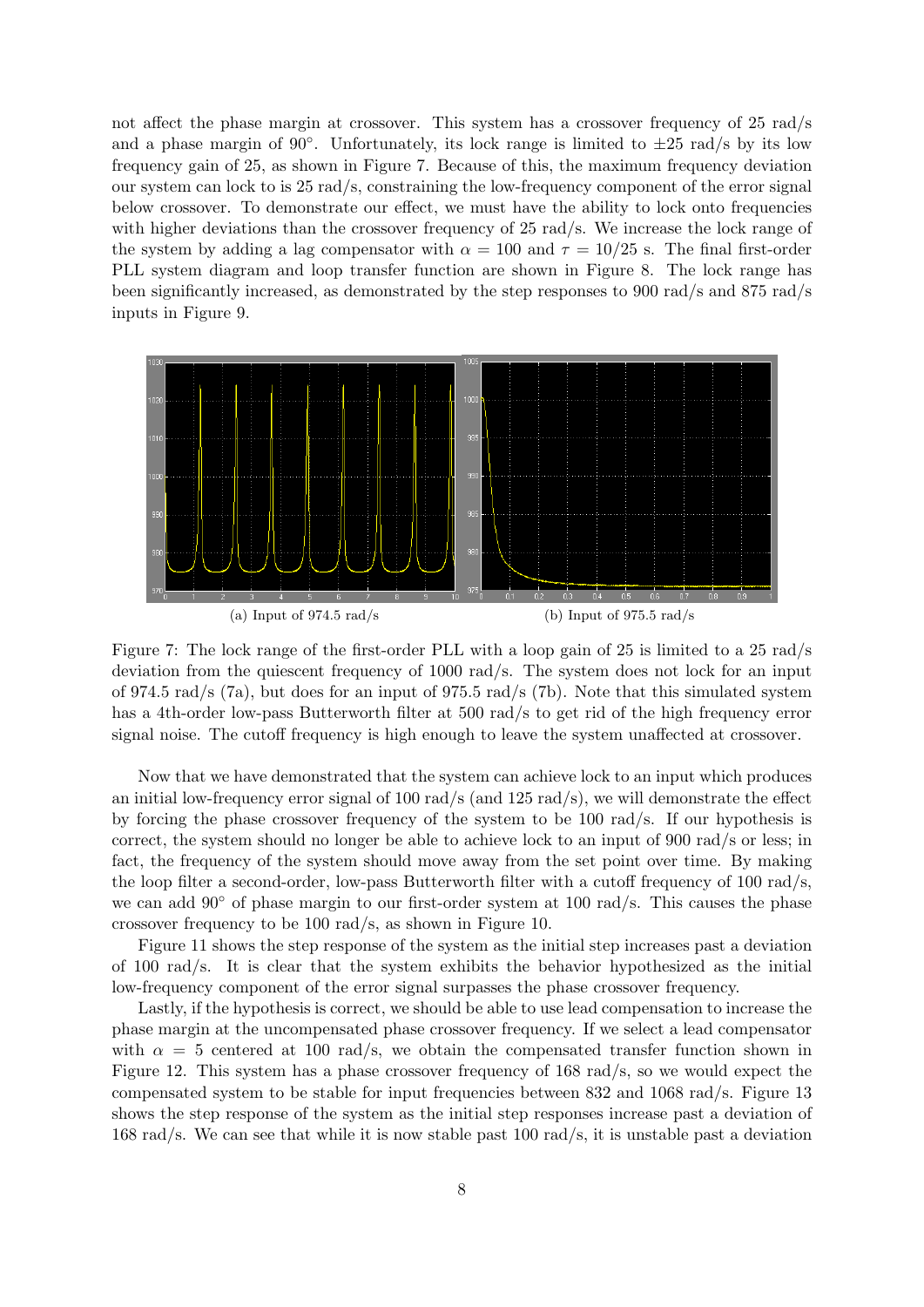



(b) Loop transfer function

Figure 8: First-order PLL with increased lock range.



Figure 9: First-order PLL with increased lock range. The system reaches lock for initial frequency deviations of 100 and 125 rad/s.

of 168 rad/s, as predicted.

This result indicates that the system must be compensated at both crossover and over our expected range of initial low-frequency error signals. In most systems with two poles at the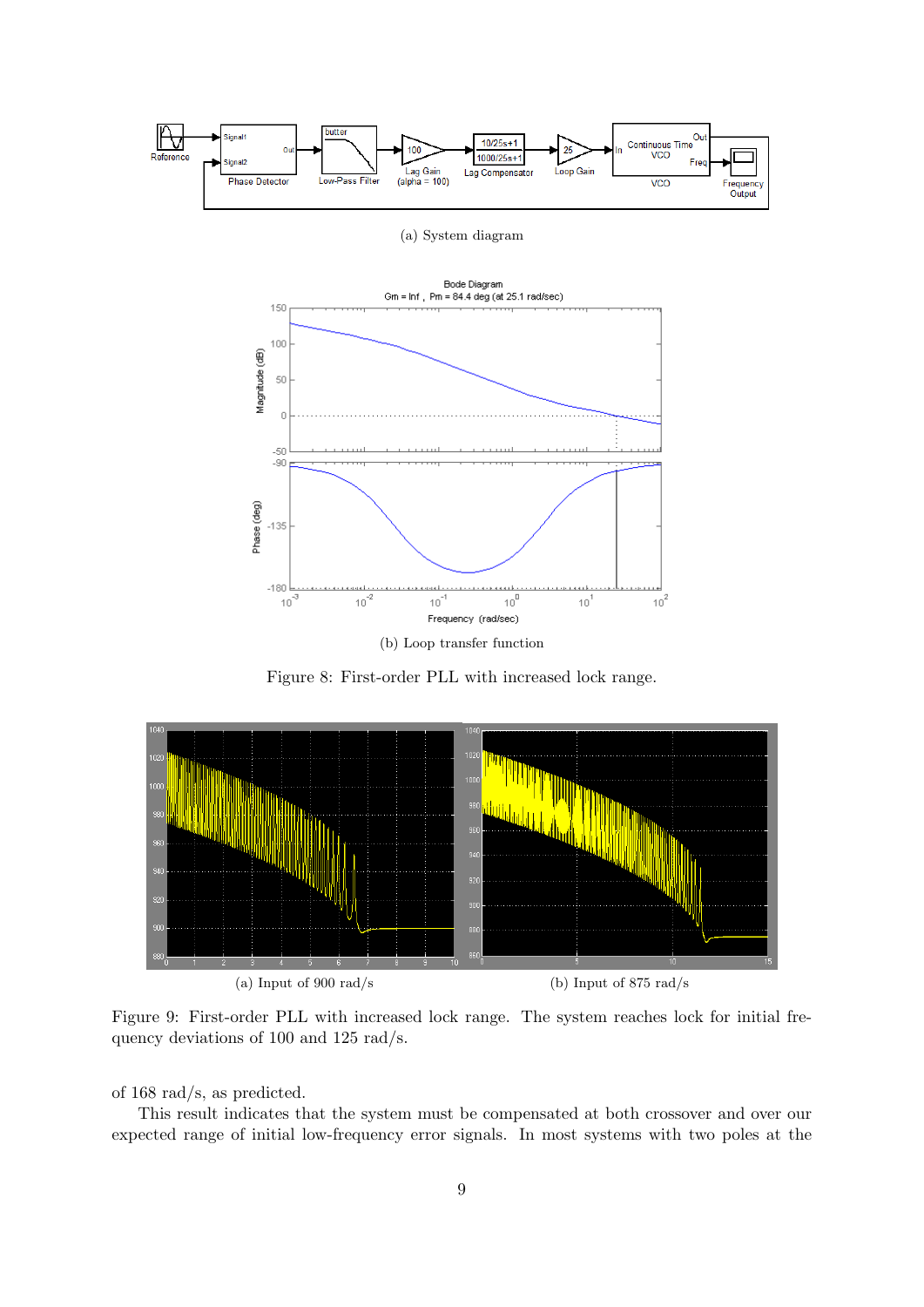

Figure 10: First-order PLL loop transfer function with a second-order, low-pass Butterworth filter with a cutoff frequency of 100 rad/s. Note that the phase crossover frequency has been made to be approximately 100 rad/s.



Figure 11: Step response of the system as the initial step increases past a frequency deviation of 100 rad/s. Note that as the initial low-frequency error signal approaches the phase crossover margin, the system takes an increasing amount of time to reach lock. As the frequency deviation passes 100 rad/s, the system is no longer stable, and moves away from the frequency setpoint forever.

origin and a third pole, the system can be made easier to compensate with lead by reducing the gain if the crossover is above the frequency of the third pole. This is not an option in our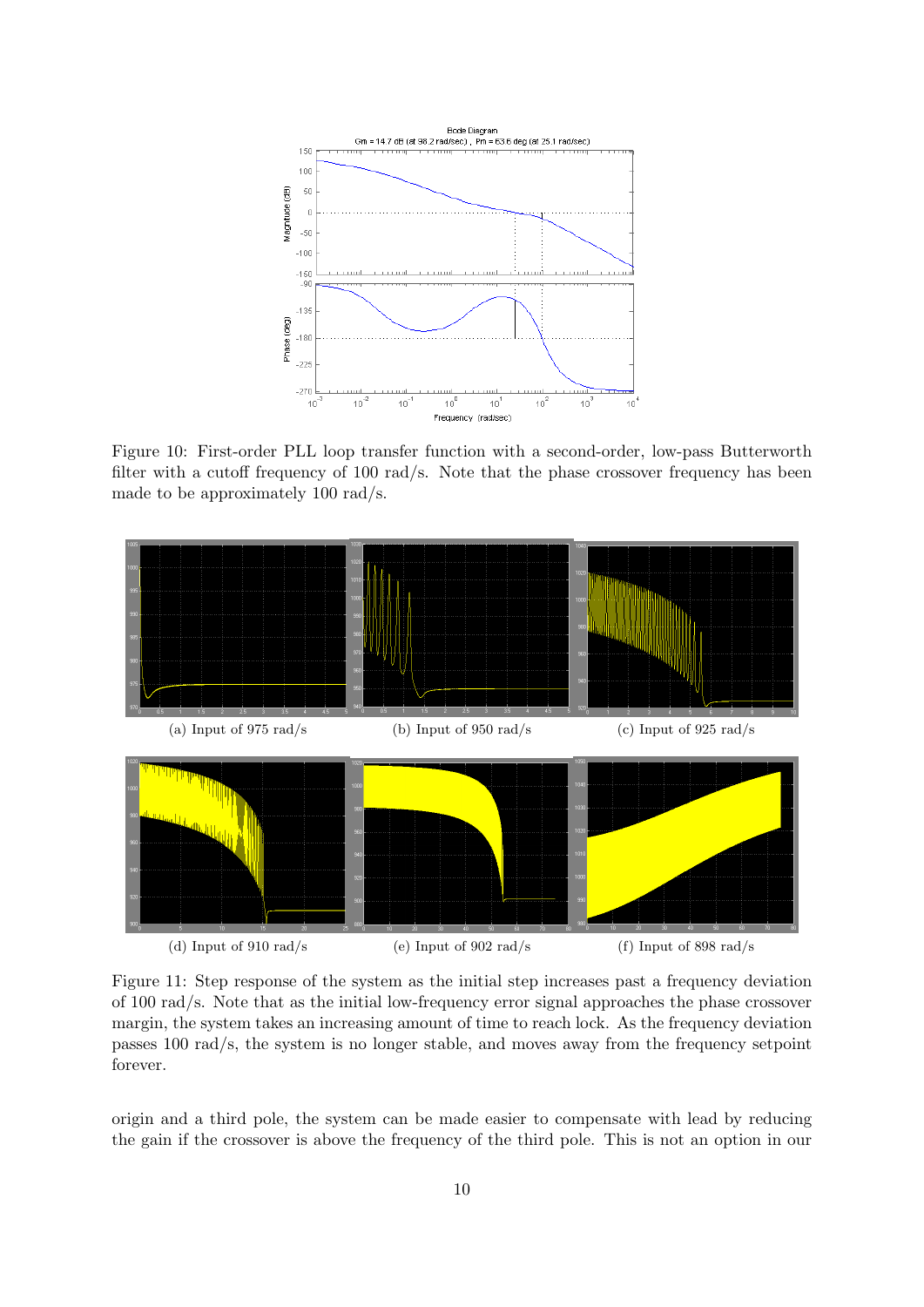

Figure 12: Compensated first-order PLL loop transfer function with a second-order, low-pass Butterworth filter with a cutoff frequency of 100 rad/s. Lead compensation has been used to increase phase margin at the phase crossover frequency ( $\approx 100 \text{ rad/s}$ ).



Figure 13: Step response of the system as the initial step increases past a frequency deviation of 168 rad/s. Note that as the initial low-frequency error signal approaches the phase crossover margin, the system takes an increasing amount of time to reach lock. As the frequency deviation passes 168 rad/s, the system is no longer stable, and moves away from the frequency setpoint forever. The system is now stable past 100 rad/s where the uncompensated system was not.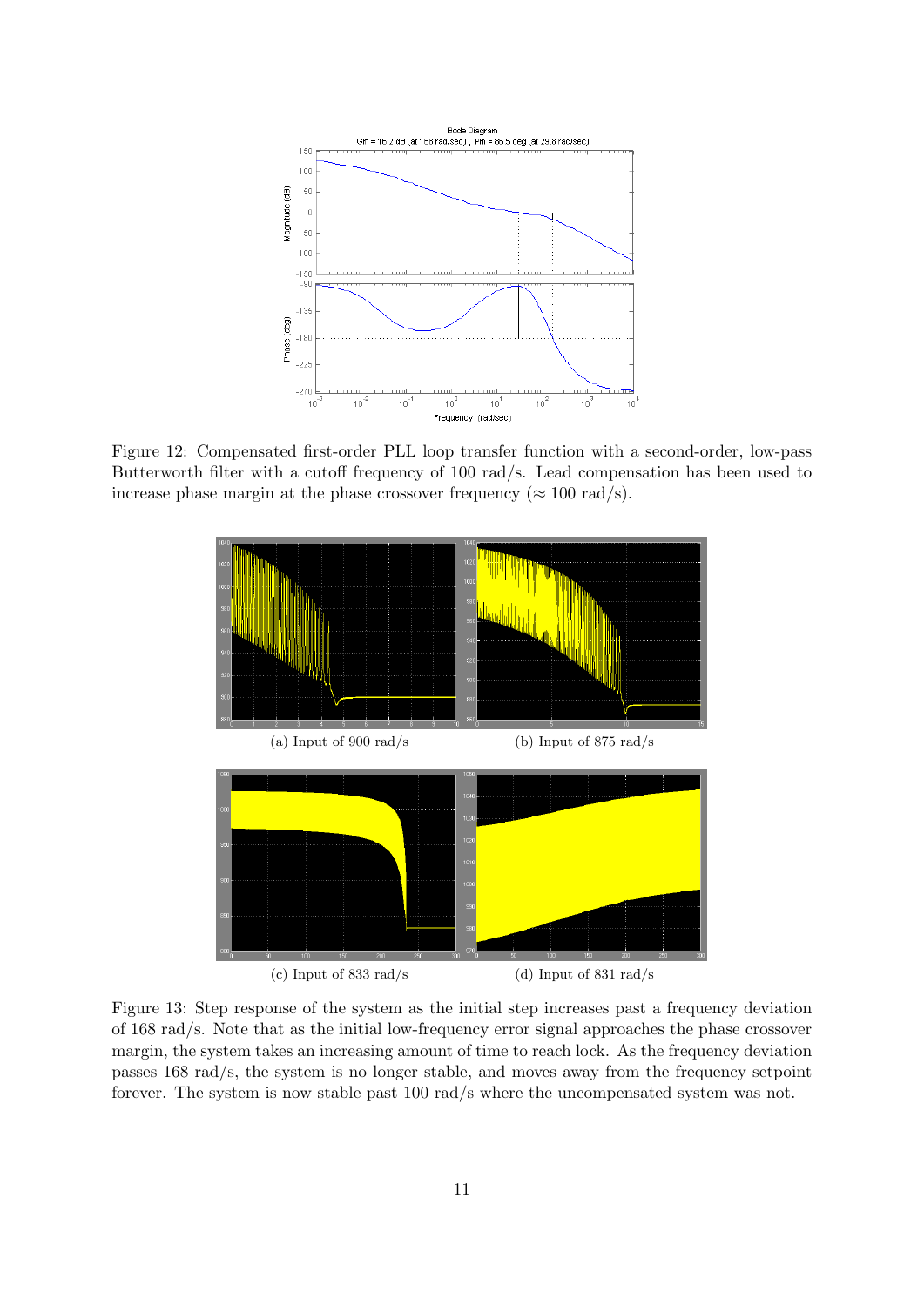system, as the range of low-frequency error signals is determined by our system requirements.

#### 6.2 Filtering

From the full system characterization described in Section 5, we determined the primary sources of noise within the system, as shown in Figure 14. For many systems, the noise requirement can be described as a level of noise rejection at specific high frequencies. As long as the loop transfer function has a low enough gain at the desired high frequencies, the requirements can be met. Unfortunately, this is not the case in our system for two reasons:

- 1. The frequencies of noise sources within our system are very close to the signal frequencies, making significant attenuation without a high-order filter difficult
- 2. Any attenuation near the expected range of error signal frequencies (0-15 Hz) will cause system instability, as discussed in Section 6.1

The frequencies of 60 Hz noise and the 3rd harmonics of desired note frequencies are very close to the error signal and fundamental frequencies that must be preserved for the system to be stable. The note B at 246.9 Hz, used as the tuning note for this prototype, is indicated on the number line. In order to effectively attenuate 60 Hz noise and 3rd harmonics while preserving the fundamental frequencies, especially for the lowest note E at 82.4 Hz, we would require a high-order bandpass filter. However, adding a high-order filter contributes an unwieldy amount of phase shift to the system at the frequencies of interest—the crossover frequency and the range of frequencies of the error signal. With no spare phase margin to sacrifice for a well-filtered output, we are left with a system that cannot both have useful filters and be stable. This also means that we will be unable to low-pass filter the output of the analog multiplier; the high-frequency component of the error signal is at  $\approx 2f_o$ , causing similar problems to those previously described.



Figure 14: Frequencies of signals and noise sources in the system.

Because of our inability to filter the output of the guitar transduced by the piezoelectric pick-up, the analog multiplier will multiply each sinusoidal component of the output signal with the reference signal, resulting in a sum of sinusoids of the form shown in Equation 1. Even without a filter, the system will naturally respond more to the desired component of the error signal—a sinusoid with a frequency of the difference in frequencies between the reference and the fundamental frequency of the guitar string vibration. This raises the possibility that the system can still reach its frequency setpoint despite the large levels of noise; the remaining oscillations around the setpoint may be acceptable for the application. However, because we are unable to filter the output signal, there are two important considerations for system stability:

1. In a real system, the possibility of transient saturation is an important concern. As each noise sinusoid in the sensor output adds to the output of the analog multiplier, we must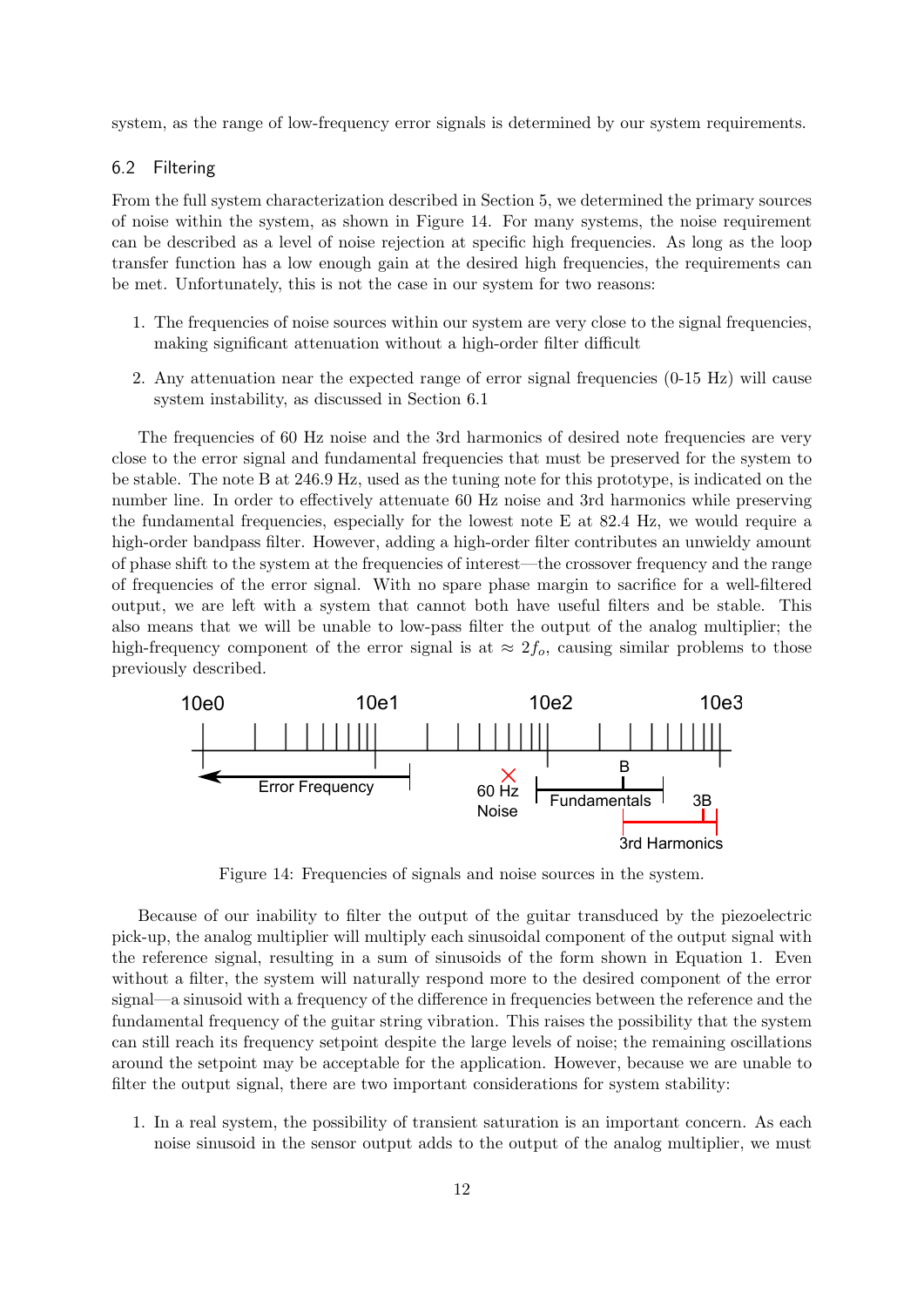be concerned about saturation from the output of the analog multiplier. The levels of noise in the sensor output limit the gain on the desired error signal which can be used without causing saturation.

2. Lead compensation increases the gain of the transfer function at high frequencies. The resulting increase in the amplitude of oscillations around the frequency setpoint may become unacceptable depending on the amount of lead compensation used.

#### 6.3 Lead-Lag Compensation

As discussed at the end of Section 6.1, we will need lead compensation at both the crossover frequency and the upper range of the low-frequency error signals as determined by our requirements. As discussed in the beginning of Section 6.1, we should also use lag compensation to increase the lock range of our system. We found through simulation that a lag compensation  $\alpha$  of 10 was sufficient to increase the lock range of the system beyond our requirements ( $\pm 12.5$ ) Hz). If we place the voltage rails of our system at  $\pm 12$  V, we must choose the values of  $\alpha$  for both lead compensators carefully. At crossover, we only need a slight phase margin ( $\approx 30^{\circ}$ ). By increasing the  $\alpha$  of the lead compensator at crossover to the lowest possible value that meets our settling time requirements, we can increase the  $\alpha$  of the lead compensator for the low-frequency error signal, increasing the range of input frequency errors from which the system will have a stable response. Through some experimentation, we chose  $\alpha = 4$  for the lead compensator at crossover and  $\alpha = 6$  for the lead crossover for the low-frequency error signal. If we place the center of the crossover lead compensator at crossover, place the center of the error signal compensator such that this frequency becomes the compensated phase crossover frequency, and adjust the gain to place the maximum phase bump back at crossover, we obtain a system with a phase margin of  $35.2^{\circ}$  and a phase crossover frequency of 67.3 rad/s ( $\pm 10.7$  Hz). The final transfer function equation is shown in Equation 7, and its Bode plot is shown in Figure 15.

$$
\frac{\Phi_g}{V_m}(s) = 4.24 \left( \frac{0.787s + 1}{7.87s + 1} \right) \left( \frac{0.157s + 1}{0.0394s + 1} \right) \left( \frac{0.0377s + 1}{0.00628s + 1} \right) \left( \frac{169.3}{s^2(0.02564s + 1)} \right) \tag{7}
$$

We simulated the compensated system using the set-up shown in Figure 16. This simulation assumes a sensor signal with a constant amplitude of 500 mV, the output amplitude of our automatic gain control circuit. Based on the system characterization, we also model 60 Hz and third-harmonic noise signals of 125 mV. Simulation results for initial frequency errors increasing past the phase crossover frequency of 10.7 Hz are shown in Figure 17. The system meets specifications for initial frequency errors of less than 10.7 Hz. Note that the voltage signal going into the motor just barely avoids saturating on the  $\pm 12$  V rails, as shown in Figure 18. The continued oscillations even as the system approaches the setpoint are the result of the high-frequency component of the error signal which we cannot filter out, which also causes the low amplitude oscillations around the setpoint in the step responses shown in Figure 17.

Unfortunately, this system left out a critical factor that would have made compensation in the actual system not achievable. The automatic gain control circuit, which is critical for maintaining the output amplitude of the sensor signal from the guitar, has a phase-shift of 30<sup>°</sup> −40° for the frequencies of interest in the system. Given the other constraints of our system, we decided that a control system which satisfied our requirements could not be implemented.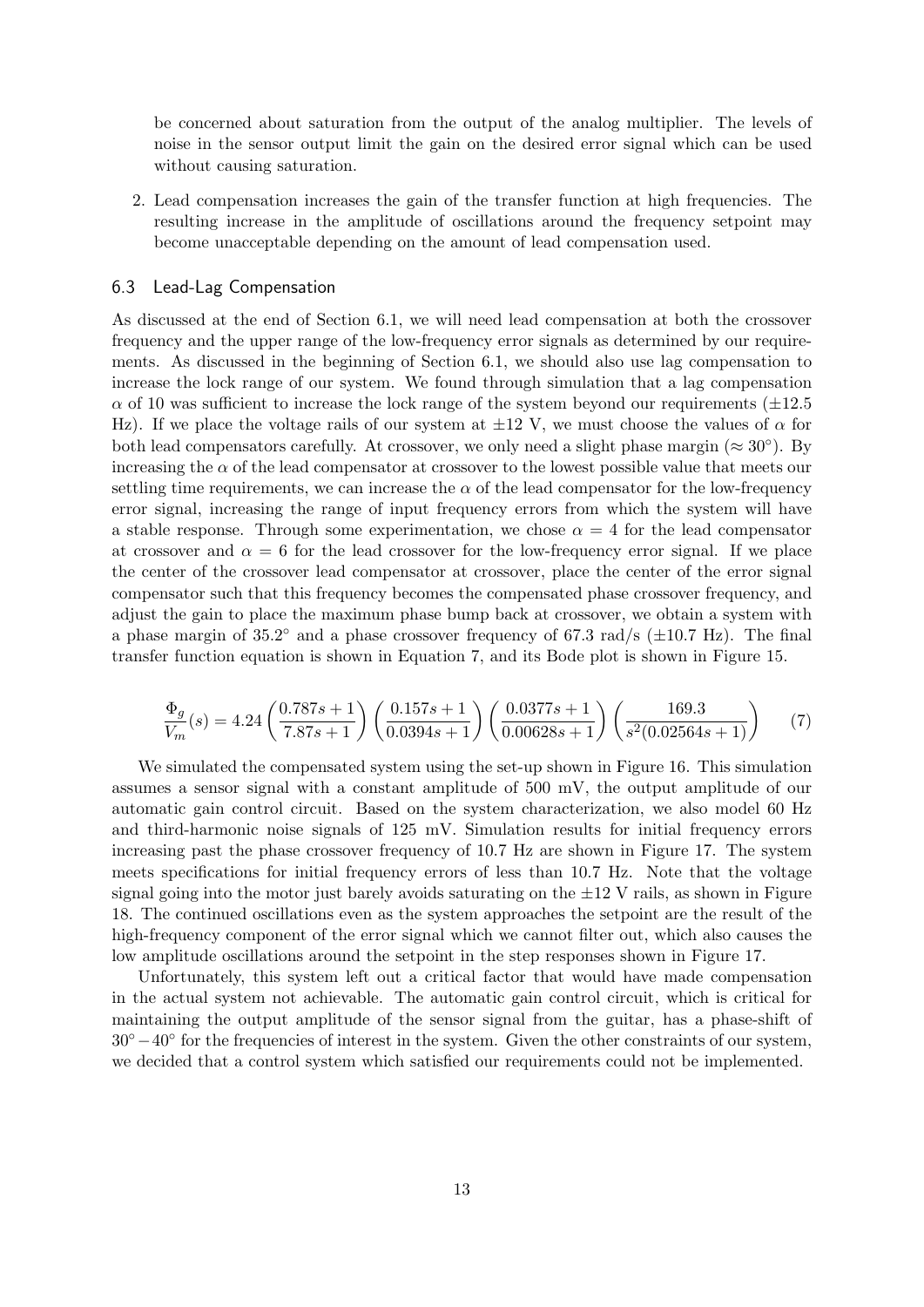

Figure 15: Bode plot of final compensated system, which uses two small lead compensators, a lag compensator, and an adjustable gain to maximize performance given the chosen design requirements and the system constraints.



Figure 16: Model of final compensated system. Note: the automatic gain control circuit is implied in the model by the constant amplitude output of the VCO. The effects of the phase shift of the gain control circuit are not shown in this model, but are considered later in the analysis.



Figure 17: Simulation results for increasing initial frequency error inputs to the final compensated system. The system can achieve lock for initial frequency errors of less than 10.7 Hz.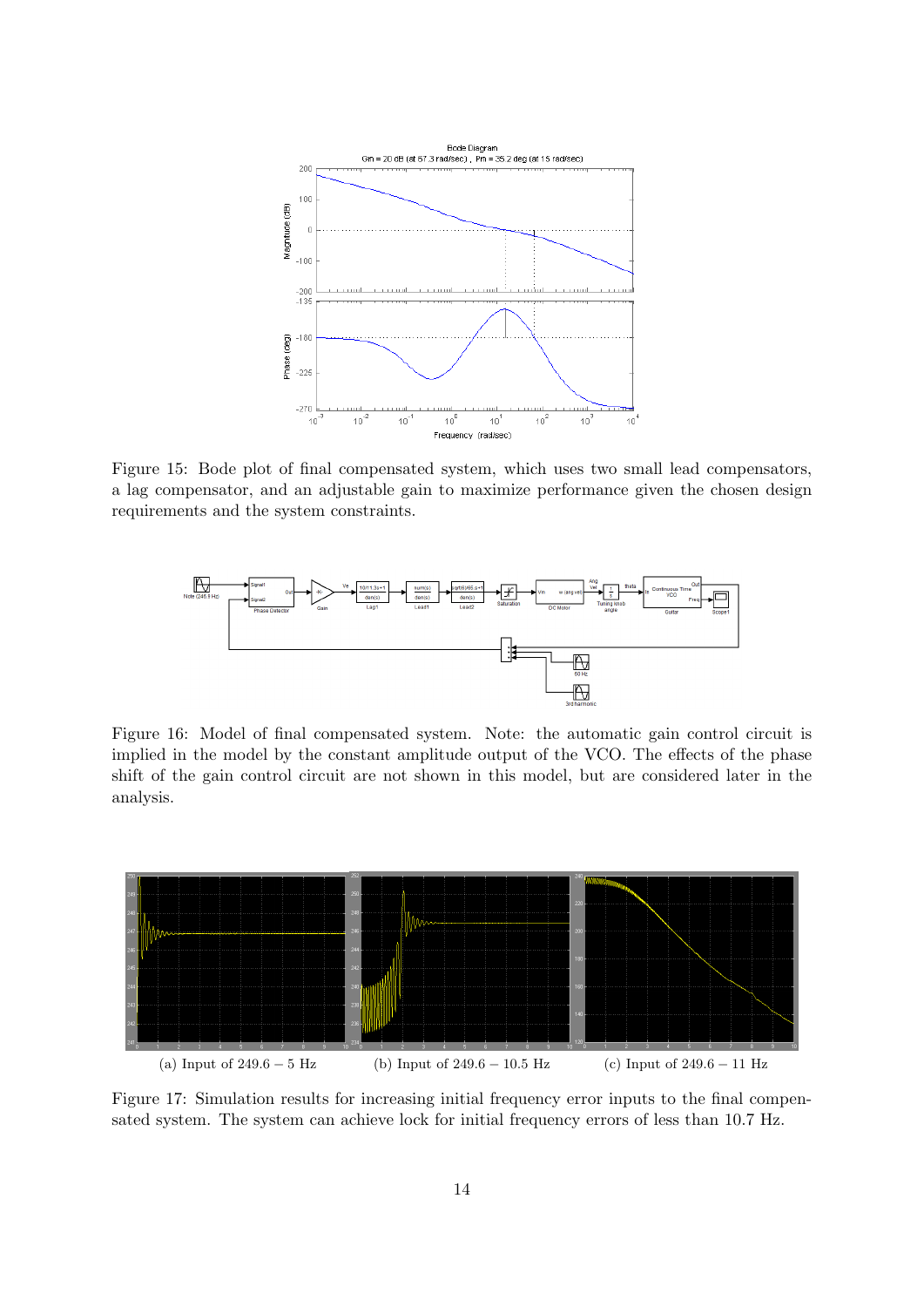

Figure 18: Voltage signal going into the motor. Note that the voltage signals approach the  $\pm 12$  V rails, leaving very little room to increase the  $\alpha$  values of the lead compensators. Large oscillations are present even when the system approaches lock due to the inability to filter the high-frequency component of the error signal from the analog multiplier.